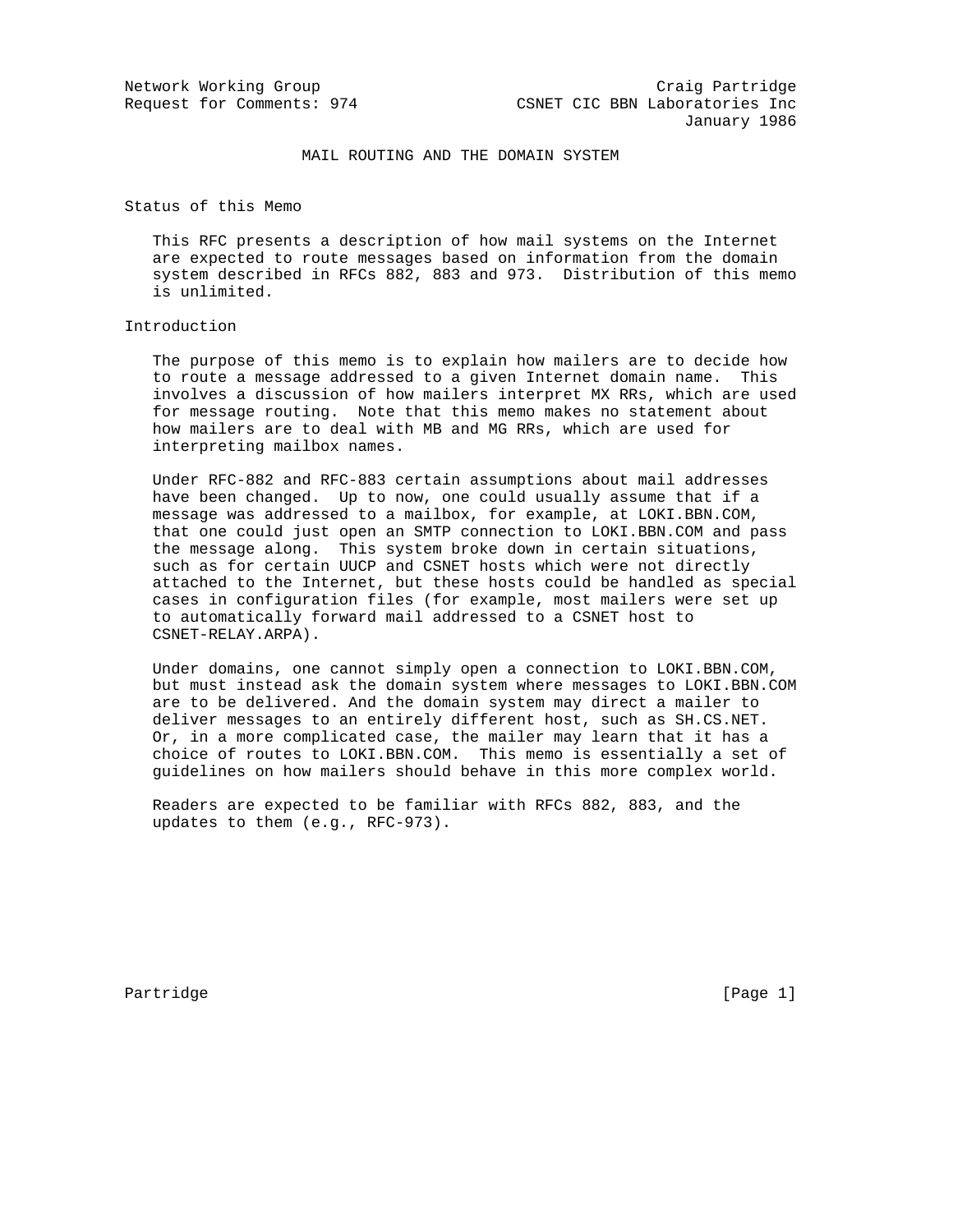### What the Domain Servers Know

 The domain servers store information as a series of resource records (RRs), each of which contains a particular piece of information about a given domain name (which is usually, but not always, a host). The simplest way to think of a RR is as a typed pair of datum, a domain name matched with relevant data, and stored with some additional type information to help systems determine when the RR is relevant. For the purposes of message routing, the system stores RRs known as MX RRs. Each MX matches a domain name with two pieces of data, a preference value (an unsigned 16-bit integer), and the name of a host. The preference number is used to indicate in what order the mailer should attempt deliver to the MX hosts, with the lowest numbered MX being the one to try first. Multiple MXs with the same preference are permitted and have the same priority.

 In addition to mail information, the servers store certain other types of RR's which mailers may encounter or choose to use. These are: the canonical name (CNAME) RR, which simply states that the domain name queried for is actually an alias for another domain name, which is the proper, or canonical, name; and the Well Known Service (WKS) RR, which stores information about network services (such as SMTP) a given domain name supports.

General Routing Guidelines

 Before delving into a detailed discussion of how mailers are expected to do mail routing, it would seem to make sense to give a brief overview of how this memo is approaching the problems that routing poses.

 The first major principle is derived from the definition of the preference field in MX records, and is intended to prevent mail looping. If the mailer is on a host which is listed as an MX for the destination host, the mailer may only deliver to an MX which has a lower preference count than its own host.

 It is also possible to cause mail looping because routing information is out of date or incomplete. Out of date information is only a problem when domain tables are changed. The changes will not be known to all affected hosts until their resolver caches time out. There is no way to ensure that this will not happen short of requiring mailers and their resolvers to always send their queries to an authoritative server, and never use data stored in a cache. This is an impractical solution, since eliminating resolver caching would make mailing inordinately expensive. What is more, the out-of-date RR problem should not happen if, when a domain table is changed,

Partridge [Page 2]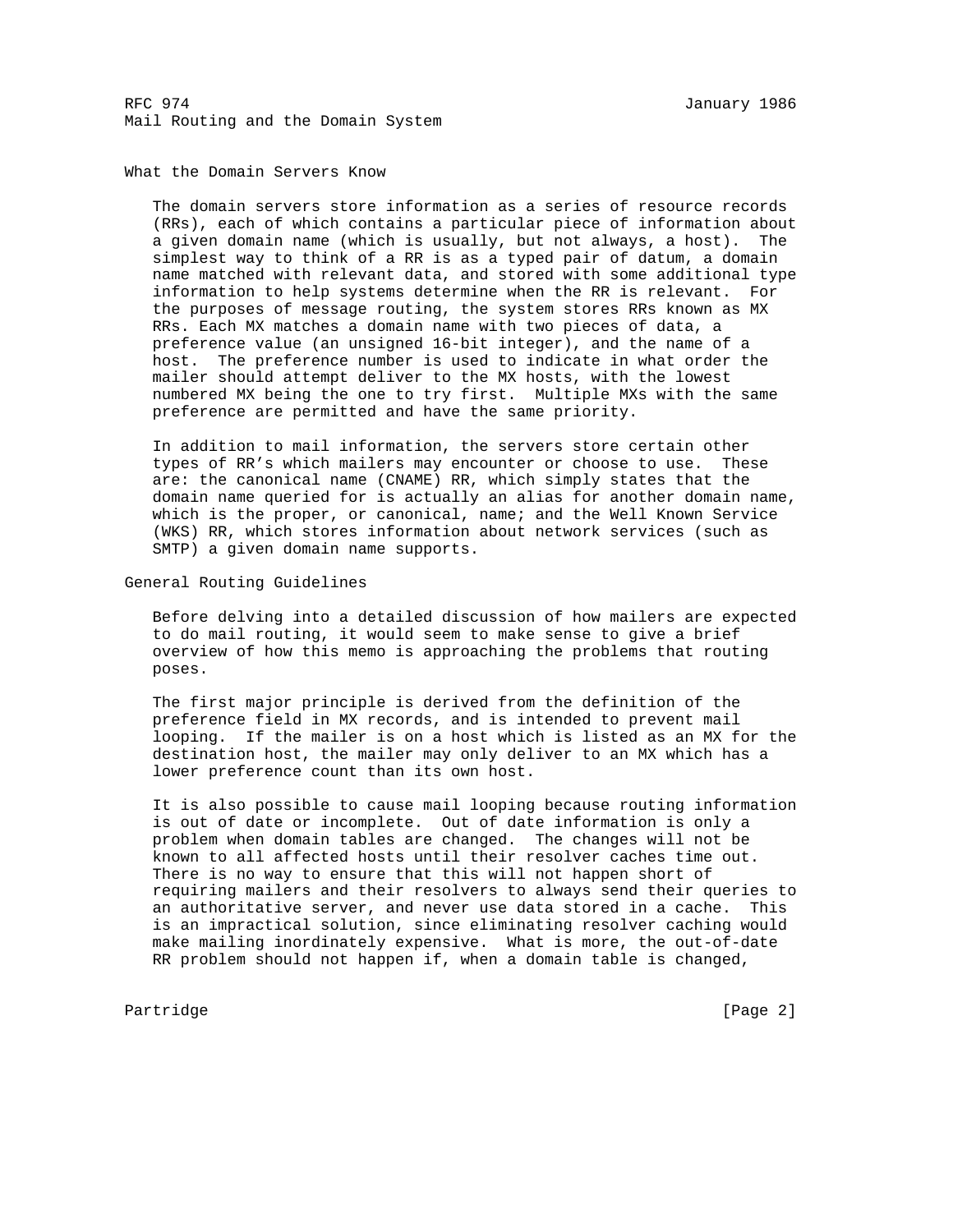affected hosts (those in the list of MXs) have their resolver caches flushed. In other words, given proper precautions, mail looping as a result of domain information should be avoidable, without requiring mailers to query authoritative servers. (The appropriate precaution is to check with a host's administrator before adding that host to a list of MXs).

 The incomplete data problem also requires some care when handling domain queries. If the answer section of a query is incomplete critical MX RRs may be left out. This may result in mail looping, or in a message being mistakenly labelled undeliverable. As a result, mailers may only accept responses from the domain system which have complete answer sections. Note that this entire problem can be avoided by only using virtual circuits for queries, but since this situation is likely to be very rare and datagrams are the preferred way to interact with the domain system, implementors should probably just ensure that their mailer will repeat a query with virtual circuits should the truncation bit ever be set.

Determining Where to Send a Message

 The explanation of how mailers should decide how to route a message is discussed in terms of the problem of a mailer on a host with domain name LOCAL trying to deliver a message addressed to the domain name REMOTE. Both LOCAL and REMOTE are assumed to be syntactically correct domain names. Furthermore, LOCAL is assumed to be the official name for the host on which the mailer resides (i.e., it is not a alias).

Issuing a Query

 The first step for the mailer at LOCAL is to issue a query for MX RRs for REMOTE. It is strongly urged that this step be taken every time a mailer attempts to send the message. The hope is that changes in the domain database will rapidly be used by mailers, and thus domain administrators will be able to re-route in-transit messages for defective hosts by simply changing their domain databases.

Certain responses to the query are considered errors:

 Getting no response to the query. The domain server the mailer queried never sends anything back. (This is distinct from an answer which contains no answers to the query, which is not an error).

Getting a response in which the truncation field of the header is

Partridge [Page 3]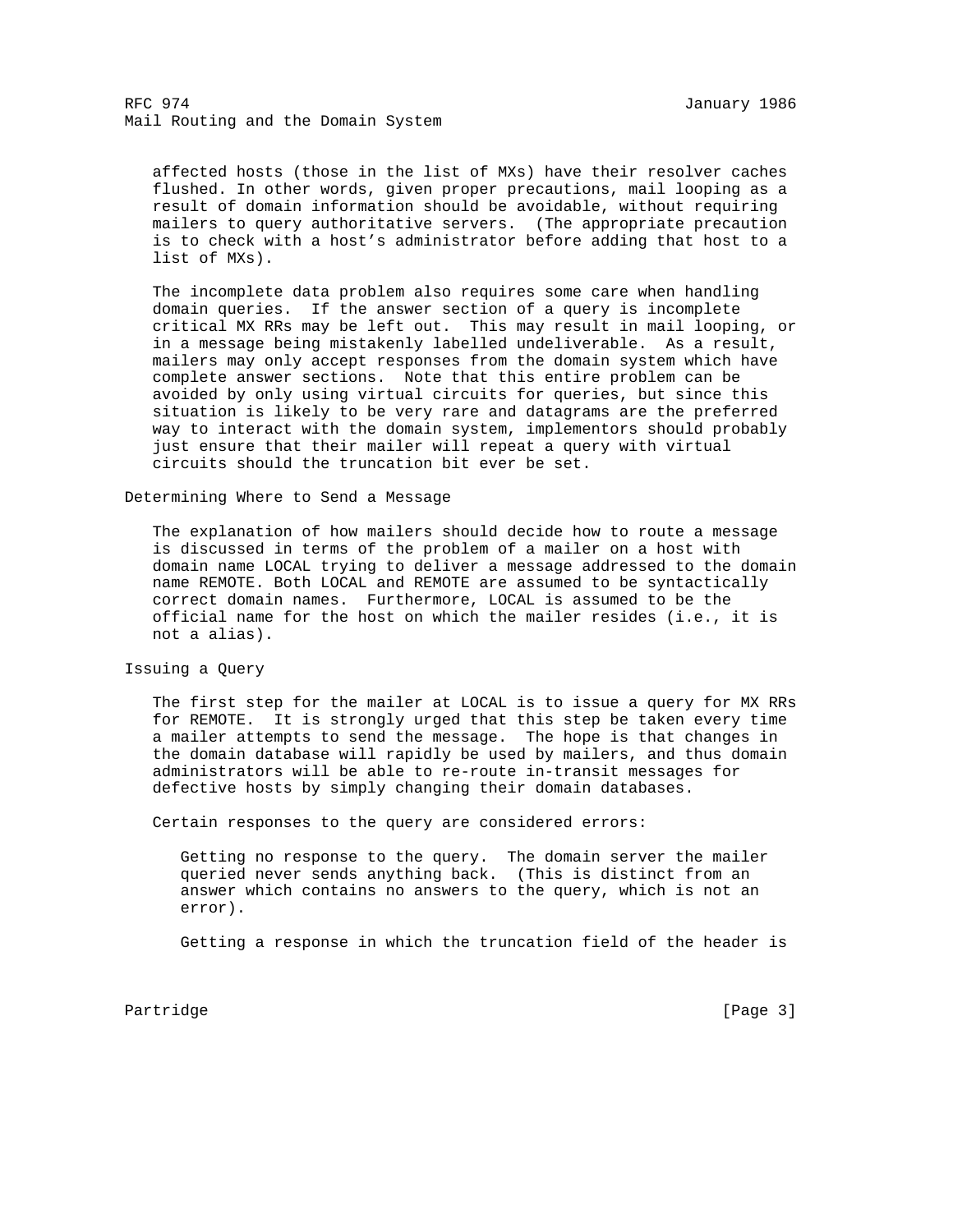set. (Recall discussion of incomplete queries above). Mailers may not use responses of this type, and should repeat the query using virtual circuits instead of datagrams.

Getting a response in which the response code is non-zero.

 Mailers are expected to do something reasonable in the face of an error. The behaviour for each type of error is not specified here, but implementors should note that different types of errors should probably be treated differently. For example, a response code of "non-existent domain" should probably cause the message to be returned to the sender as invalid, while a response code of "server failure" should probably cause the message to be retried later.

 There is one other special case. If the response contains an answer which is a CNAME RR, it indicates that REMOTE is actually an alias for some other domain name. The query should be repeated with the canonical domain name.

 If the response does not contain an error response, and does not contain aliases, its answer section should be a (possibly zero length) list of MX RRs for domain name REMOTE (or REMOTE's true domain name if REMOTE was a alias). The next section describes how this list is interpreted.

Interpreting the List of MX RRs

 NOTE: This section only discusses how mailers choose which names to try to deliver a message to, working from a list of RR's. It does not discuss how the mailers actually make delivery. Where ever delivering a message is mentioned, all that is meant is that the mailer should do whatever it needs to do to transfer a message to a remote site, given a domain name for that site. (For example, an SMTP mailer will try to get an address for the domain name, which involves another query to the domain system, and then, if it gets an address, connect to the SMTP TCP port). The mechanics of actually transferring the message over the network to the address associated with a given domain name is not within the scope of this memo.

 It is possible that the list of MXs in the response to the query will be empty. This is a special case. If the list is empty, mailers should treat it as if it contained one RR, an MX RR with a preference value of 0, and a host name of REMOTE. (I.e., REMOTE is its only MX). In addition, the mailer should do no further processing on the list, but should attempt to deliver the message to REMOTE. The idea

Partridge [Page 4]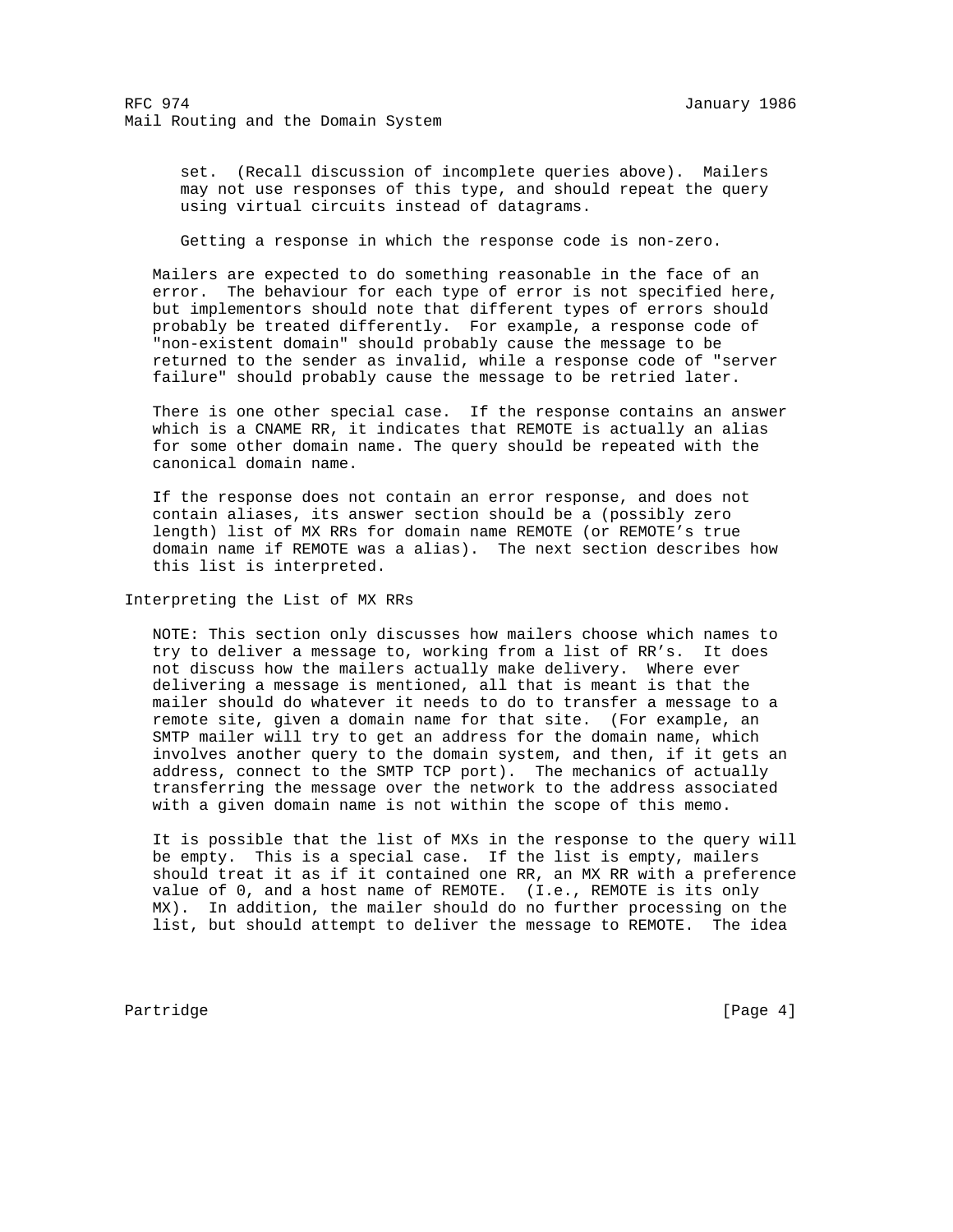here is that if a domain fails to advertise any information about a particular name we will give it the benefit of the doubt and attempt delivery.

 If the list is not empty, the mailer should remove irrelevant RR's from the list according to the following steps. Note that the order is significant.

 For each MX, a WKS query should be issued to see if the domain name listed actually supports the mail service desired. MX RRs which list domain names which do not support the service should be discarded. This step is optional, but strongly encouraged.

 If the domain name LOCAL is listed as an MX RR, all MX RRs with a preference value greater than or equal to that of LOCAL's must be discarded.

 After removing irrelevant RRs, the list can again be empty. This is now an error condition and can occur in several ways. The simplest case is that the WKS queries have discovered that none of the hosts listed supports the mail service desired. The message is thus deemed undeliverable, though extremely persistent mail systems might want to try a delivery to REMOTE's address (if it exists) before returning the message. Another, more dangerous, possibility is that the domain system believes that LOCAL is handling message for REMOTE, but the mailer on LOCAL is not set up to handle mail for REMOTE. For example, if the domain system lists LOCAL as the only MX for REMOTE, LOCAL will delete all the entries in the list. But LOCAL is presumably querying the domain system because it didn't know what to do with a message addressed to REMOTE. Clearly something is wrong. How a mailer chooses to handle these situations is to some extent implementation dependent, and is thus left to the implementor's discretion.

 If the list of MX RRs is not empty, the mailer should try to deliver the message to the MXs in order (lowest preference value tried first). The mailer is required to attempt delivery to the lowest valued MX. Implementors are encouraged to write mailers so that they try the MXs in order until one of the MXs accepts the message, or all the MXs have been tried. A somewhat less demanding system, in which a fixed number of MXs is tried, is also reasonable. Note that multiple MXs may have the same preference value. In this case, all MXs at with a given value must be tried before any of a higher value are tried. In addition, in the special case in which there are several MXs with the lowest preference value, all of them should be tried before a message is deemed undeliverable.

Partridge [Page 5]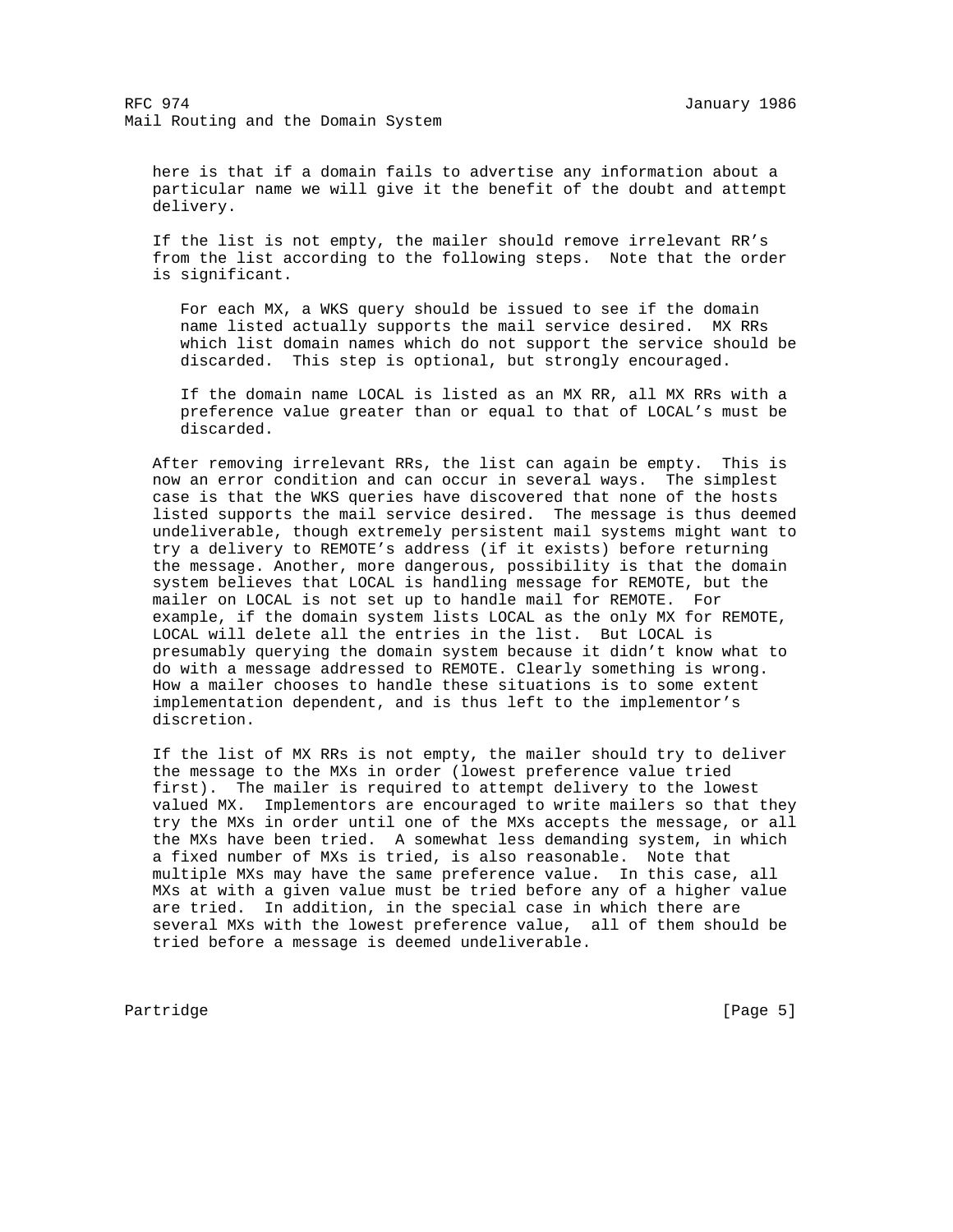### Minor Special Issues

 There are a couple of special issues left out of the preceding section because they complicated the discussion. They are treated here in no particular order.

 Wildcard names, those containing the character '\*' in them, may be used for mail routing. There are likely to be servers on the network which simply state that any mail to a domain is to be routed through a relay. For example, at the time that this RFC is being written, all mail to hosts in the domain IL is routed through RELAY.CS.NET. This is done by creating a wildcard RR, which states that \*.IL has an MX of RELAY.CS.NET. This should be transparent to the mailer since the domain servers will hide this wildcard match. (If it matches \*.IL with HUJI.IL for example, a domain server will return an RR containing HUJI.IL, not \*.IL). If by some accident a mailer receives an RR with a wildcard domain name in its name or data section it should discard the RR.

 Note that the algorithm to delete irrelevant RRs breaks if LOCAL has a alias and the alias is listed in the MX records for REMOTE. (E.g. REMOTE has an MX of ALIAS, where ALIAS has a CNAME of LOCAL). This can be avoided if aliases are never used in the data section of MX RRs.

 Implementors should understand that the query and interpretation of the query is only performed for REMOTE. It is not repeated for the MX RRs listed for REMOTE. You cannot try to support more extravagant mail routing by building a chain of MXs. (E.g. UNIX.BBN.COM is an MX for RELAY.CS.NET and RELAY.CS.NET is an MX for all the hosts in .IL, but this does not mean that UNIX.BBN.COM accepts any responsibility for mail for .IL).

 Finally, it should be noted that this is a standard for routing on the Internet. Mailers serving hosts which lie on multiple networks will presumably have to make some decisions about which network to route through. This decision making is outside the scope of this memo, although mailers may well use the domain system to help them decide. However, once a mailer decides to deliver a message via the Internet it must apply these rules to route the message.

Partridge [Page 6]